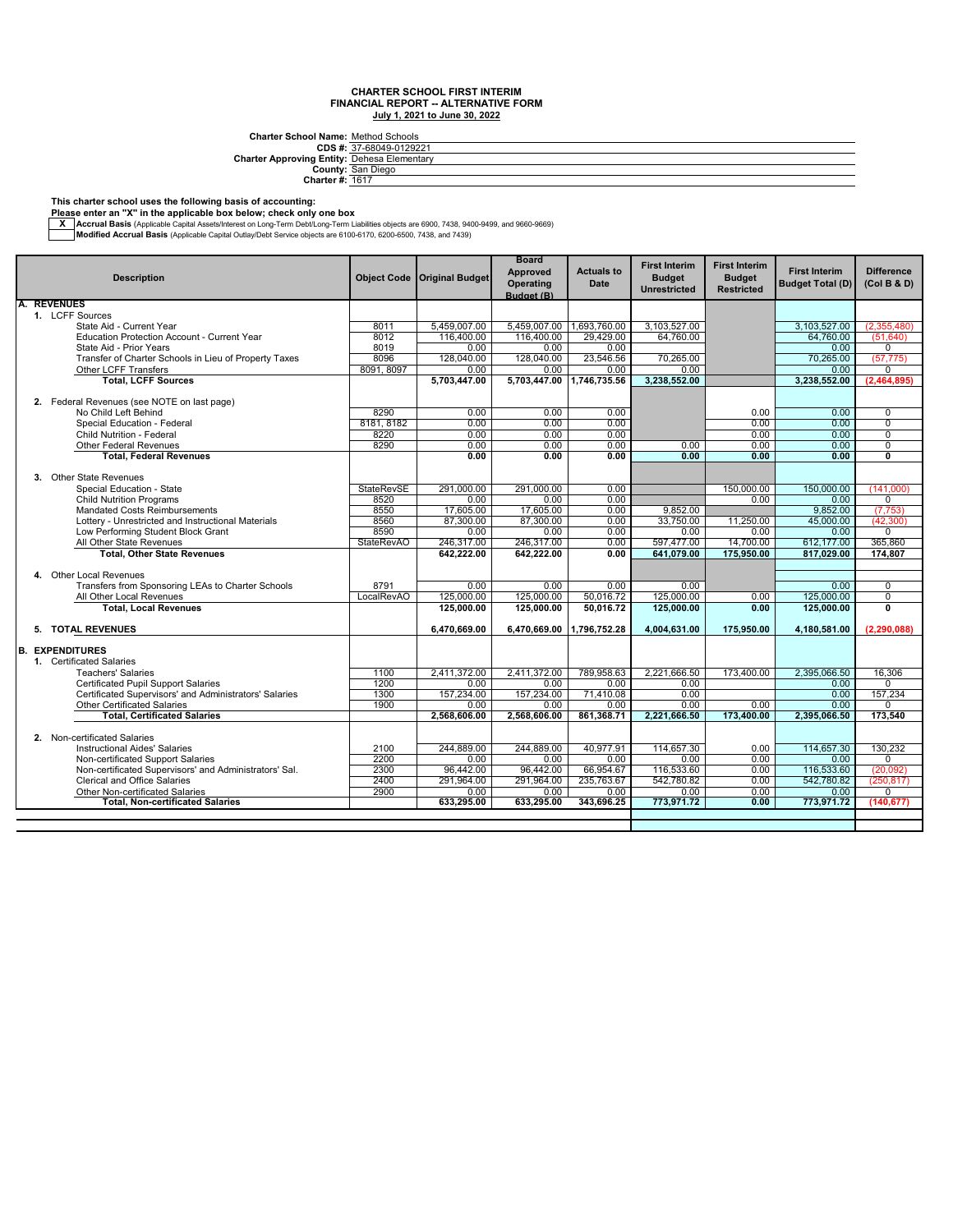**Charter School Name:** Method Schools

|                                                         | <b>CDS #:</b> 37-68049-0129221 |                               |                                                            |                                  |                                                              |                                                            |                                                 |                                  |
|---------------------------------------------------------|--------------------------------|-------------------------------|------------------------------------------------------------|----------------------------------|--------------------------------------------------------------|------------------------------------------------------------|-------------------------------------------------|----------------------------------|
| <b>Description</b>                                      |                                | Object Code   Original Budget | <b>Board</b><br><b>Approved</b><br>Operating<br>Budget (B) | <b>Actuals to</b><br><b>Date</b> | <b>First Interim</b><br><b>Budget</b><br><b>Unrestricted</b> | <b>First Interim</b><br><b>Budget</b><br><b>Restricted</b> | <b>First Interim</b><br><b>Budget Total (D)</b> | <b>Difference</b><br>(Col B & D) |
| 3. Employee Benefits                                    |                                |                               |                                                            |                                  |                                                              |                                                            |                                                 |                                  |
| <b>STRS</b>                                             | 3101-3102                      | 0.00                          | 0.00                                                       | 0.00                             | 0.00                                                         | 0.00                                                       | 0.00                                            | $\overline{0}$                   |
| <b>PERS</b>                                             | 3201-3202                      | 0.00                          | 0.00                                                       | 0.00                             |                                                              |                                                            | 0.00                                            | $\overline{0}$                   |
| OASDI / Medicare / Alternative                          | 3301-3302                      | 242,901.00                    | 242,901.00                                                 | 89,011.54                        | 226,400.30                                                   | 13,264.50                                                  | 239,664.80                                      | 3,236                            |
| Health and Welfare Benefits                             | 3401-3402                      | 379,200.00                    | 379,200.00                                                 | 153,222.52                       | 436,249.75                                                   | 21,950.25                                                  | 458,200.00                                      | (79,000)                         |
| Unemployment Insurance                                  | 3501-3502                      | 75,415.00                     | 75,415.00                                                  | 1,236.12                         | 34,152.70                                                    | 4,194.00                                                   | 38,346.70                                       | 37,068                           |
|                                                         |                                |                               |                                                            |                                  |                                                              |                                                            |                                                 |                                  |
| <b>Workers' Compensation Insurance</b>                  | 3601-3602                      | 47,628.00                     | 47,628.00                                                  | 31,169.67                        | 44,242.34                                                    | 2,751.00                                                   | 46,993.34                                       | 635                              |
| <b>Retiree Benefits</b>                                 | 3701-3702                      | 0.00                          | 0.00                                                       | 0.00                             | 0.00                                                         | 0.00                                                       | 0.00                                            | $\overline{0}$                   |
| PERS Reduction (for revenue limit funded schools)       | 3801-3802                      | 0.00                          | 0.00                                                       | 0.00                             | 0.00                                                         | 0.00                                                       | 0.00                                            | $\overline{0}$                   |
| Other Employee Benefits                                 | 3901-3902                      | 129,659.00                    | 129,659.00                                                 | 45,848.86                        | 149,139.75                                                   | 7,503.75                                                   | 156,643.50                                      | (26, 985)                        |
| <b>Total, Employee Benefits</b>                         |                                | 874,803.00                    | 874,803.00                                                 | 320,488.71                       | 890,184.84                                                   | 49,663.50                                                  | 939,848.34                                      | (65, 045)                        |
| 4. Books and Supplies                                   |                                |                               |                                                            |                                  |                                                              |                                                            |                                                 |                                  |
| Approved Textbooks and Core Curricula Materials         | 4100                           | 456,000.00                    | 456,000.00                                                 | 148,398.75                       | 570,000.00                                                   |                                                            | 570,000.00                                      | (114,000)                        |
| Books and Other Reference Materials                     | 4200                           | 48,000.00                     | 48,000.00                                                  | 22,314.14                        | 60,000.00                                                    |                                                            | 60,000.00                                       | (12,000)                         |
| Materials and Supplies                                  | 4300                           | 60,000.00                     | 60,000.00                                                  | 21,738.50                        | 75,000.00                                                    |                                                            | 75,000.00                                       | (15.000)                         |
| Noncapitalized Equipment                                | 4400                           | 86,400.00                     | 86,400.00                                                  | 2,831.95                         | 72,000.00                                                    |                                                            | 72,000.00                                       | 14,400                           |
| Food                                                    | 4700                           | 0.00                          | 0.00                                                       | 0.00                             | 0.00                                                         | 0.00                                                       | 0.00                                            | 0                                |
| <b>Total, Books and Supplies</b>                        |                                | 650.400.00                    | 650.400.00                                                 | 195,283.34                       | 777,000.00                                                   | 0.00                                                       | 777,000.00                                      | (126.600)                        |
|                                                         |                                |                               |                                                            |                                  |                                                              |                                                            |                                                 |                                  |
| 5. Services and Other Operating Expenditures            |                                |                               |                                                            |                                  |                                                              |                                                            |                                                 |                                  |
| Subagreeemnts for Services                              | 5100                           | 0.00                          | 0.00                                                       | 0.00                             | 0.00                                                         | 0.00                                                       |                                                 |                                  |
| <b>Travel and Conferences</b>                           | 5200                           | 38,000.00                     | 38,000.00                                                  | 30.143.32                        | 72,237.00                                                    | 0.00                                                       | 72.237.00                                       | (34, 237)                        |
| Dues and Memberships                                    | 5300                           | 9,600.00                      | 9,600.00                                                   | 188.80                           | 12,000.00                                                    | 0.00                                                       | 12,000.00                                       | (2,400)                          |
| Insurance                                               | 5400                           | 19,200.00                     | 19,200.00                                                  | 25.171.02                        | 24,000.00                                                    | 0.00                                                       | 24,000.00                                       | (4,800)                          |
| Operations and Housekeeping Services                    | 5500                           | 5,000.00                      | 5,000.00                                                   | 3,378.92                         | 9,600.00                                                     | 0.00                                                       | 9,600.00                                        | (4,600)                          |
| Rentals, Leases, Repairs, and Noncap. Improvements      | 5600                           | 200,000.00                    | 200,000.00                                                 | 95,122.60                        | 249,600.00                                                   | 0.00                                                       | 249,600.00                                      | (49,600)                         |
| Professional/Consulting Services and Operating Expend.  | 5800                           | 596,064.00                    | 596,064.00                                                 | 180,969.48                       | 722,617.88                                                   |                                                            | 722,617.88                                      | (126, 554)                       |
| Communications                                          | 5900                           | 45.600.00                     |                                                            | 33.242.07                        | 57.000.00                                                    | 0.00                                                       |                                                 |                                  |
|                                                         |                                |                               | 45.600.00                                                  |                                  |                                                              |                                                            | 57,000.00                                       | (11.400)                         |
| <b>Total, Services and Other Operating Expenditures</b> |                                | 913,464.00                    | 913,464.00                                                 | 368,216.21                       | 1,147,054.88                                                 | 0.00                                                       | 1,147,054.88                                    | (233, 591)                       |
|                                                         |                                |                               |                                                            |                                  |                                                              |                                                            |                                                 |                                  |
| 6. Capital Outlay                                       |                                |                               |                                                            |                                  |                                                              |                                                            |                                                 |                                  |
| (Objects 6100-6170, 6200-6500 for modified              |                                |                               |                                                            |                                  |                                                              |                                                            |                                                 |                                  |
| accrual basis only)                                     |                                |                               |                                                            |                                  |                                                              |                                                            |                                                 |                                  |
| Land and Land Improvements                              | 6100-6170                      | 0.00                          | 0.00                                                       | 0.00                             | 0.00                                                         | 0.00                                                       | 0.00                                            | 0                                |
| Buildings and Improvements of Buildings                 | 6200                           | 0.00                          | 0.00                                                       | 0.00                             | 0.00                                                         | 0.00                                                       | 0.00                                            | 0                                |
| Books and Media for New School Libraries or Major       | 6300                           | 0.00                          |                                                            | 0.00                             | 0.00                                                         |                                                            | 0.00                                            | 0                                |
| <b>Expansion of School Libraries</b>                    |                                |                               | 0.00                                                       |                                  |                                                              | 0.00                                                       |                                                 |                                  |
| Equipment                                               | 6400                           | 0.00                          | 0.00                                                       | 0.00                             | 0.00                                                         | 0.00                                                       | 0.00                                            | $\overline{0}$                   |
| <b>Equipment Replacement</b>                            | 6500                           | 0.00                          | 0.00                                                       | 0.00                             | 0.00                                                         | 0.00                                                       | 0.00                                            | $\overline{0}$                   |
| Depreciation Expense (for accrual basis only)           | 6900                           | 36,000.00                     | 36,000.00                                                  | 0.00                             | 36,000.00                                                    | 0.00                                                       | 36,000.00                                       | $\overline{0}$                   |
| <b>Total, Capital Outlay</b>                            |                                | 36,000.00                     | 36,000.00                                                  | 0.00                             | 36,000.00                                                    | 0.00                                                       | 36,000.00                                       | $\overline{\mathfrak{o}}$        |
|                                                         |                                |                               |                                                            |                                  |                                                              |                                                            |                                                 |                                  |
| 7. Other Outgo                                          |                                |                               |                                                            |                                  |                                                              |                                                            |                                                 |                                  |
| Tuition to Other Schools                                |                                | 0.00                          | 0.00                                                       | 0.00                             | 0.00                                                         | 0.00                                                       | 0.00                                            | 0                                |
|                                                         | 7110-7143                      |                               |                                                            |                                  |                                                              |                                                            |                                                 |                                  |
| Transfers of Pass-Through Revenues to Other LEAs        | 7211-7213                      | 0.00                          | 0.00                                                       | 0.00                             | 0.00                                                         | 0.00                                                       | 0.00                                            | $\overline{0}$                   |
| Transfers of Apportionments to Other LEAs - Spec. Ed.   | 7221-7223SE                    | 0.00                          | 0.00                                                       | 0.00                             | 0.00                                                         | 0.00                                                       | 0.00                                            | 0                                |
| Transfers of Apportionments to Other LEAs - All Other   | 7221-7223AO                    | 0.00                          | 0.00                                                       | 0.00                             | 0.00                                                         | 0.00                                                       | 0.00                                            | 0                                |
| All Other Transfers                                     | 7280-7299                      | 0.00                          | 0.00                                                       | 0.00                             | 0.00                                                         | 0.00                                                       | 0.00                                            | $\overline{0}$                   |
| Debt Service:                                           |                                |                               |                                                            |                                  |                                                              |                                                            |                                                 |                                  |
| Interest                                                | 7438                           | 0.00                          | 0.00                                                       | 0.00                             | 0.00                                                         | 0.00                                                       | 0.00                                            | 0                                |
| Principal (for modified accrual basis only)             | 7439                           | 0.00                          | 0.00                                                       | 0.00                             | 0.00                                                         | 0.00                                                       | 0.00                                            | 0                                |
| <b>Total, Other Outgo</b>                               |                                | 0.00                          | 0.00                                                       | 0.00                             | 0.00                                                         | 0.00                                                       | 0.00                                            | 0                                |
|                                                         |                                |                               |                                                            |                                  |                                                              |                                                            |                                                 |                                  |
| 8. TOTAL EXPENDITURES                                   |                                | 5.676.568.00                  | 5,676,568.00 2,089,053.22                                  |                                  | 5,845,877.94                                                 | 223,063.50                                                 | 6,068,941.44                                    | (392.373)                        |
| C. EXCESS (DEFICIENCY) OF REVENUES OVER EXPEND.         |                                |                               |                                                            |                                  |                                                              |                                                            |                                                 |                                  |
| BEFORE OTHER FINANCING SOURCES AND USES (A5-B8)         |                                | 794,101.00                    | 794,101.00                                                 | (292.300.94)                     | (1,841,246.94)                                               | (47, 113.50)                                               | (1,888,360.44)                                  |                                  |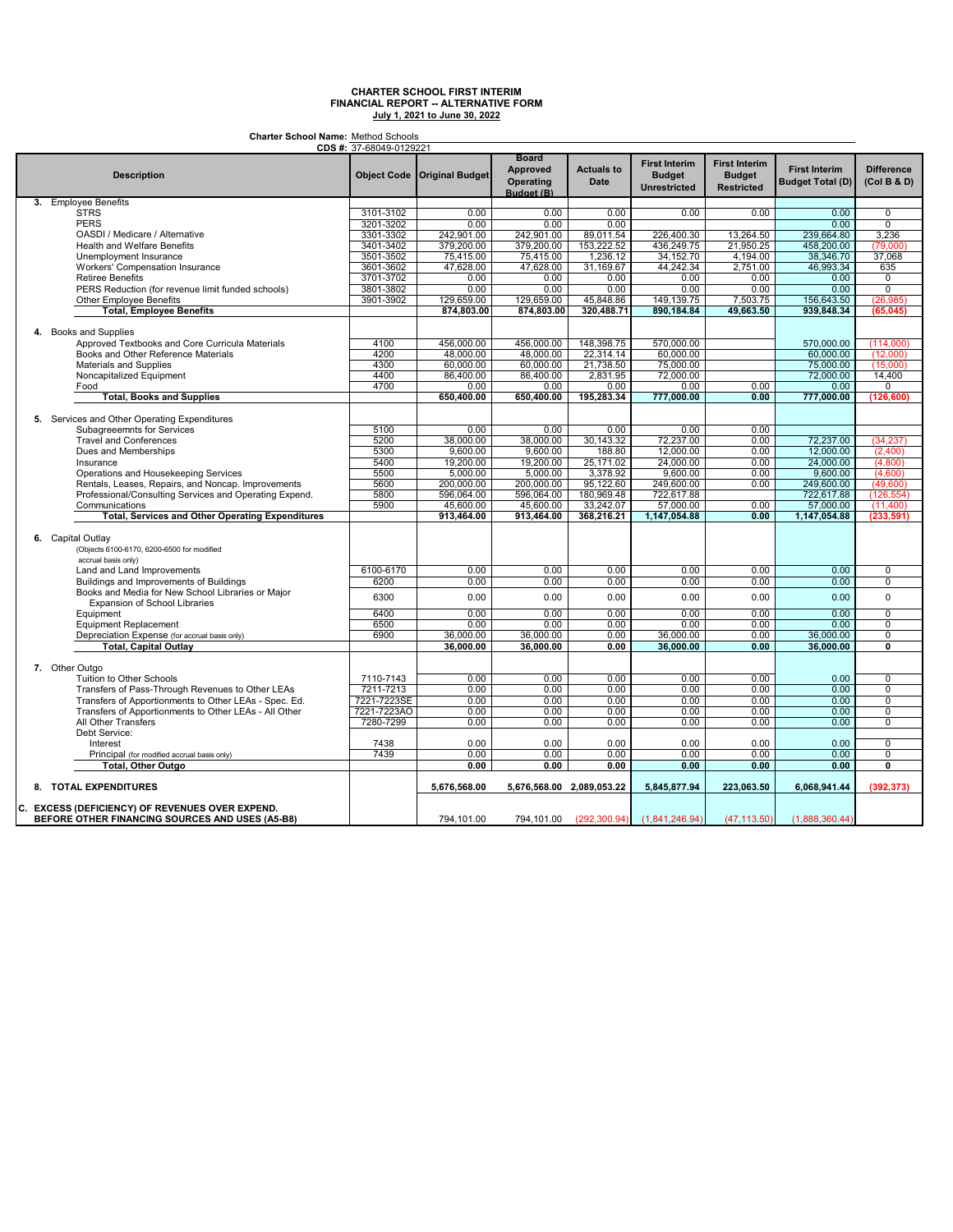| <b>Charter School Name: Method Schools</b><br>CDS #: 37-68049-0129221                      |            |                                      |                                                     |                                  |                                                              |                                                            |                                                 |                                  |
|--------------------------------------------------------------------------------------------|------------|--------------------------------------|-----------------------------------------------------|----------------------------------|--------------------------------------------------------------|------------------------------------------------------------|-------------------------------------------------|----------------------------------|
| <b>Description</b>                                                                         |            | <b>Object Code   Original Budget</b> | <b>Board</b><br>Approved<br>Operating<br>Budget (B) | <b>Actuals to</b><br><b>Date</b> | <b>First Interim</b><br><b>Budget</b><br><b>Unrestricted</b> | <b>First Interim</b><br><b>Budget</b><br><b>Restricted</b> | <b>First Interim</b><br><b>Budget Total (D)</b> | <b>Difference</b><br>(Col B & D) |
| D.<br><b>OTHER FINANCING SOURCES / USES</b>                                                |            |                                      |                                                     |                                  |                                                              |                                                            |                                                 |                                  |
| <b>Other Sources</b>                                                                       | 8930-8979  | 0.00                                 | 0.00                                                | 0.00                             | 0.00                                                         | 0.00                                                       | 0.00                                            | 0                                |
| Less: Other Uses                                                                           | 7630-7699  | 0.00                                 | 0.00                                                | 0.00                             | 0.00                                                         | 0.00                                                       | 0.00                                            | $\Omega$                         |
| Contributions Between Unrestricted and Restricted Accounts                                 |            |                                      |                                                     |                                  |                                                              |                                                            |                                                 |                                  |
| (must net to zero)                                                                         | 8980-8999  | 0.00                                 | 0.00                                                | 0.00                             | (47, 113.50)                                                 | 47,113.50                                                  | 0.00                                            | 0                                |
| 4. TOTAL OTHER FINANCING SOURCES / USES                                                    |            | 0.00                                 | 0.00                                                | 0.00                             | (47, 113.50)                                                 | 47,113.50                                                  | 0.00                                            | 0                                |
| E.<br>NET INCREASE (DECREASE) IN FUND BALANCE (C + D4)                                     |            | 794.101.00                           | 794.101.00                                          | (292.300.94)                     | (1.888.360.44)                                               | 0.00                                                       | (1.888.360.44)                                  | $\Omega$                         |
| F.<br><b>FUND BALANCE, RESERVES</b><br><b>Beginning Fund Balance</b><br>As of July 1<br>a. | 9791       | 10.166.384.00                        | 10.166.384.00                                       |                                  | 9.889.091.81                                                 |                                                            | 9.889.091.81                                    | (277.292)                        |
| Adjustments/Restatements to Beginning Balance<br>b.                                        | 9793, 9795 | 0.00                                 | 0.00                                                |                                  |                                                              |                                                            | 0.00                                            | $\Omega$                         |
| Adjusted Beginning Balance<br>c.                                                           |            | 10,166,384.00                        | 10,166,384.00                                       |                                  | 9.889.091.81                                                 | 0.00                                                       | 9,889,091.81                                    |                                  |
| Ending Fund Balance, Oct 31 (E + F.1.c.)<br>2.                                             |            | 10,960,485.00                        | 10.960.485.00                                       |                                  | 8.000.731.37                                                 | 0.00                                                       | 8.000.731.37                                    | (2,959,754)                      |
| Components of Ending Fund Balance:                                                         |            |                                      |                                                     |                                  |                                                              |                                                            |                                                 |                                  |
| Reserve for Revolving Cash (equals object 9130)                                            | 9711       | 0.00                                 | 0.00                                                |                                  | 0.00                                                         | 0.00                                                       | 0.00                                            |                                  |
| Reserve for Stores (equals object 9320)                                                    | 9712       | 0.00                                 | 0.00                                                |                                  | 0.00                                                         | 0.00                                                       | 0.00                                            |                                  |
| Reserve for Prepaid Expenditures (equals object 9330)                                      | 9713       | 0.00                                 | 0.00                                                |                                  | 0.00                                                         | 0.00                                                       | 0.00                                            |                                  |
| All Others                                                                                 | 9719       | 0.00                                 | 0.00                                                |                                  | 0.00                                                         | 0.00                                                       | 0.00                                            |                                  |
| Legally Restricted Balance                                                                 | 9740       | 0.00                                 | 0.00                                                |                                  |                                                              | 0.00                                                       | 0.00                                            |                                  |
| Designated for Economic Uncertainties                                                      | 9770       | 0.00                                 | 0.00                                                |                                  | 600.000.00                                                   |                                                            | 600,000.00                                      |                                  |
| <b>Other Designations</b>                                                                  | 9775, 9780 | 0.00                                 | 0.00                                                |                                  | 0.00                                                         | 0.00                                                       | 0.00                                            |                                  |
| Net Investment in Capital Assests (Accrual Basis Only)                                     | 9796       | 0.00                                 | 0.00                                                |                                  | 0.00                                                         | 0.00                                                       | 0.00                                            |                                  |
| Undesignated / Unappropriated Amount                                                       | 9790       | 10.960.485.00                        | 10.960.485.00                                       |                                  | 7.400.731.37                                                 | 0.00                                                       | 7.400.731.37                                    | (2.959.754)                      |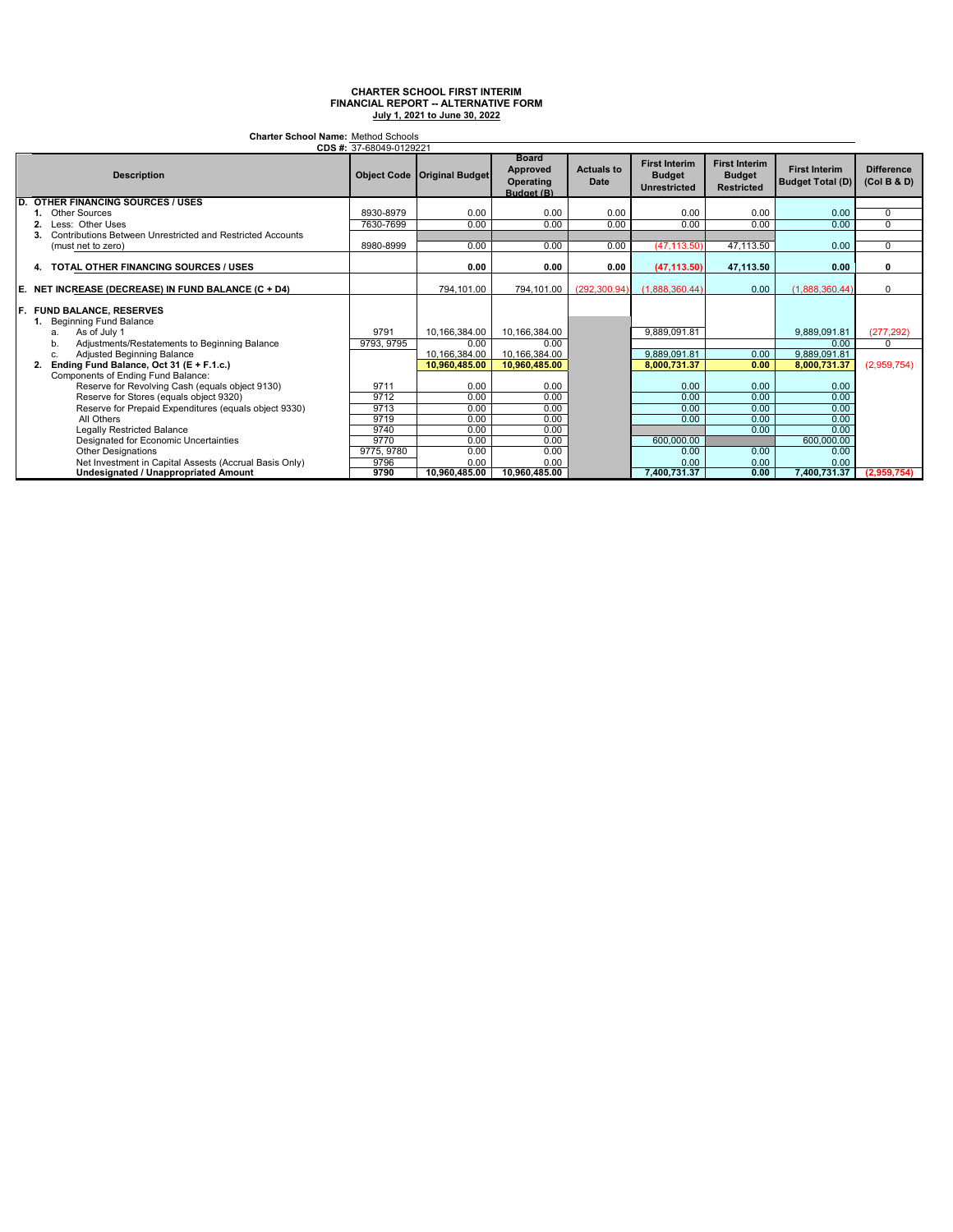#### **CHARTER SCHOOL MULTI-YEAR PROJECTION - ALTERNATIVE FORM**

**Charter School Name:** Method Schools

**CDS #:**

**Charter Approving Entity: County:**

|                             | CDS #: 37-68049-0129221        |
|-----------------------------|--------------------------------|
|                             | wing Entity: Dehesa Elementary |
|                             | County: San Diego              |
| <b>Charter #: 1617</b>      |                                |
| <b>Fiscal Year: 2021-22</b> |                                |
|                             |                                |

|    | 2021-22 (populated from Alternative Form Tab)          |                    |                      |                      |                      |                      |                      |
|----|--------------------------------------------------------|--------------------|----------------------|----------------------|----------------------|----------------------|----------------------|
|    |                                                        |                    | <b>First Interim</b> | <b>First Interim</b> |                      |                      |                      |
|    | <b>Description</b>                                     | <b>Object Code</b> | <b>Budget</b>        | <b>Budget</b>        | <b>First Interim</b> | <b>Totals for</b>    | <b>Totals for</b>    |
|    |                                                        |                    | <b>Unrestricted</b>  | <b>Restricted</b>    | <b>Budget Total</b>  | 2022-23              | 2023-24              |
| А. | <b>REVENUES</b>                                        |                    |                      |                      |                      |                      |                      |
|    | 1. LCFF Sources                                        |                    |                      |                      |                      |                      |                      |
|    | State Aid - Current Year                               | 8011               | 3,103,527.00         |                      | 3,103,527.00         | 6,236,830.00         | 7,327,285.00         |
|    | Education Protection Account - Current Year            | 8012               | 64,760.00            |                      | 64.760.00            | 129,520.00           | 148.948.00           |
|    | State Aid - Prior Years                                | 8019               | 0.00                 |                      | 0.00                 | 0.00                 | 0.00                 |
|    | Transfer of Charter Schools in Lieu of Property Taxes  | 8096               | 70,265.00            |                      | 70,265.00            | 140,530.00           | 161,609.50           |
|    | Other LCFF Transfers<br><b>Total, LCFF Sources</b>     | 8091, 8097         | 0.00<br>3,238,552.00 |                      | 0.00<br>3,238,552.00 | 0.00<br>6,506,880.00 | 0.00<br>7,637,842.50 |
|    |                                                        |                    |                      |                      |                      |                      |                      |
|    | 2. Federal Revenues                                    |                    |                      |                      |                      |                      |                      |
|    | No Child Left Behind                                   | 8290               |                      | 0.00                 | 0.00                 | 0.00                 | 0.00                 |
|    | Special Education - Federal                            | 8181, 8182         |                      | 0.00                 | 0.00                 | 0.00                 | 0.00                 |
|    | <b>Child Nutrition - Federal</b>                       | 8220               |                      | 0.00                 | 0.00                 | 0.00                 | 0.00                 |
|    | <b>Other Federal Revenues</b>                          | 8290               | 0.00                 | 0.00                 | 0.00                 | 0.00                 | 0.00                 |
|    | <b>Total, Federal Revenues</b>                         |                    | 0.00                 | 0.00                 | 0.00                 | 0.00                 | 0.00                 |
|    |                                                        |                    |                      |                      |                      |                      |                      |
|    | <b>Other State Revenues</b><br>3.                      |                    |                      |                      |                      |                      |                      |
|    | Special Education - State                              | StateRevSE         |                      | 150,000.00           | 150,000.00           | 300,000.00           | 345,000.00           |
|    | <b>Child Nutrition Programs</b>                        | 8520               |                      | 0.00                 | 0.00                 | 0.00                 | 0.00                 |
|    | <b>Mandated Costs Reimbursements</b>                   | 8550               | 9,852.00             |                      | 9,852.00             | 19,704.00            | 22,659.60            |
|    | Lottery - Unrestricted and Instructional Materials     | 8560               | 33,750.00            | 11,250.00            | 45.000.00            | 90.000.00            | 103.500.00           |
|    | Low Performing Student Block Grant                     | 8590               | 0.00                 | 0.00                 | 0.00                 | 0.00                 | 0.00                 |
|    | All Other State Revenues                               | <b>StateRevAO</b>  | 597,477.00           | 14,700.00            | 612,177.00           | 1,224,354.00         | 1,408,007.10         |
|    | <b>Total, Other State Revenues</b>                     |                    | 641,079.00           | 175,950.00           | 817,029.00           | 1,634,058.00         | 1,879,166.70         |
|    |                                                        |                    |                      |                      |                      |                      |                      |
|    | 4. Other Local Revenues                                |                    |                      |                      |                      |                      |                      |
|    | Transfers from Sponsoring LEAs to Charter Schools      | 8791               | 0.00                 |                      | 0.00                 | 0.00                 | 0.00                 |
|    | All Other Local Revenues                               | LocalRevAO         | 125,000.00           | 0.00                 | 125,000.00           | 125,000.00           | 125,000.00           |
|    | <b>Total, Local Revenues</b>                           |                    | 125,000.00           | 0.00                 | 125,000.00           | 125,000.00           | 125,000.00           |
|    |                                                        |                    |                      |                      |                      |                      |                      |
|    | 5. TOTAL REVENUES                                      |                    | 4,004,631.00         | 175,950.00           | 4,180,581.00         | 8,265,938.00         | 9,642,009.20         |
|    | <b>B. EXPENDITURES</b>                                 |                    |                      |                      |                      |                      |                      |
|    | 1. Certificated Salaries                               |                    |                      |                      |                      |                      |                      |
|    | <b>Teachers' Salaries</b>                              | 1100               | 2,221,666.50         | 173,400.00           | 2.395.066.50         | 2,395,066.50         | 2,514,819.83         |
|    | <b>Certificated Pupil Support Salaries</b>             | 1200               | 0.00                 | 0.00                 | 0.00                 | 0.00                 | 0.00                 |
|    | Certificated Supervisors' and Administrators' Salaries | 1300               | 0.00                 | 0.00                 | 0.00                 | 0.00                 | 0.00                 |
|    | <b>Other Certificated Salaries</b>                     | 1900               | 0.00                 | 0.00                 | 0.00                 | 0.00                 | 0.00                 |
|    | <b>Total. Certificated Salaries</b>                    |                    | 2.221.666.50         | 173,400.00           | 2.395.066.50         | 2.395.066.50         | 2.514.819.83         |
|    |                                                        |                    |                      |                      |                      |                      |                      |
|    | 2. Non-certificated Salaries                           |                    |                      |                      |                      |                      |                      |
|    | <b>Instructional Aides' Salaries</b>                   | 2100               | 114,657.30           | 0.00                 | 114,657.30           | 114,657.30           | 120.390.17           |
|    | Non-certificated Support Salaries                      | 2200               | 0.00                 | 0.00                 | 0.00                 | 0.00                 | 0.00                 |
|    | Non-certificated Supervisors' and Administrators' Sal. | 2300               | 116,533.60           | 0.00                 | 116,533.60           | 116,533.60           | 122,360.28           |
|    | <b>Clerical and Office Salaries</b>                    | 2400               | 542,780.82           | 0.00                 | 542,780.82           | 542,780.82           | 569,919.86           |
|    | Other Non-certificated Salaries                        | 2900               | 0.00                 | 0.00                 | 0.00                 | 0.00                 | 0.00                 |
|    | <b>Total. Non-certificated Salaries</b>                |                    | 773,971.72           | 0.00                 | 773,971.72           | 773,971.72           | 812.670.31           |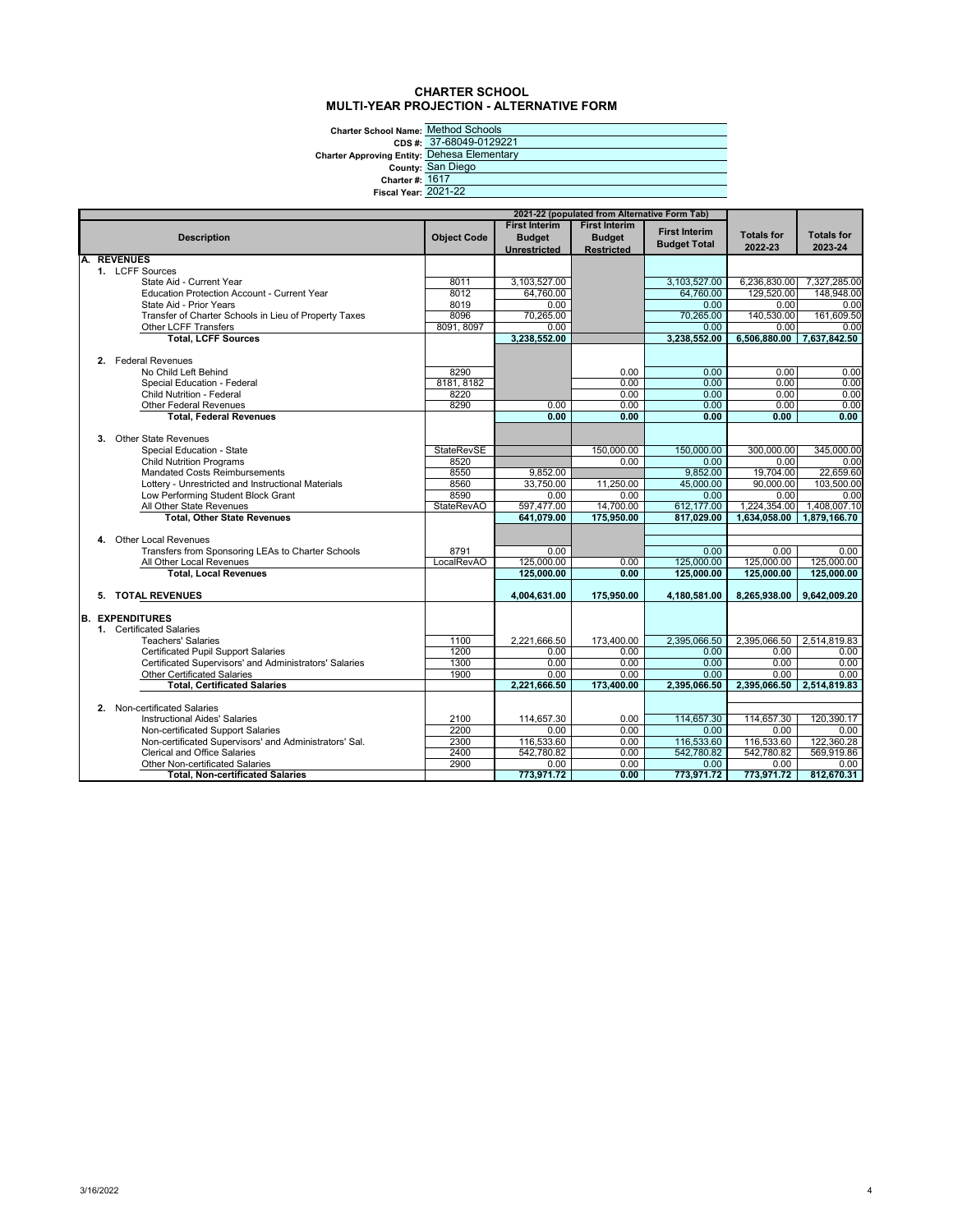|    | <b>Description</b>                                                                                 | <b>Object Code</b> | <b>First Interim</b><br><b>Budget</b><br>Unrestricted | <b>First Interim</b><br><b>Budget</b><br><b>Restricted</b> | <b>First Interim</b><br><b>Budget Total</b> | <b>Totals for</b><br>2022-23 | <b>Totals for</b><br>2023-24 |
|----|----------------------------------------------------------------------------------------------------|--------------------|-------------------------------------------------------|------------------------------------------------------------|---------------------------------------------|------------------------------|------------------------------|
| 3. | <b>Employee Benefits</b>                                                                           |                    |                                                       |                                                            |                                             |                              |                              |
|    | <b>STRS</b>                                                                                        | 3101-3102          | 0.00                                                  | 0.00                                                       | 0.00                                        | 0.00                         | 0.00                         |
|    | <b>PERS</b>                                                                                        | 3201-3202          | 0.00                                                  | 0.00                                                       | 0.00                                        | 0.00                         | 0.00                         |
|    | OASDI / Medicare / Alternative                                                                     | 3301-3302          | 226,400.30                                            | 13,264.50                                                  | 239,664.80                                  | 239,664.80                   | 251.648.04                   |
|    | Health and Welfare Benefits                                                                        | 3401-3402          | 436,249.75                                            | 21,950.25                                                  | 458.200.00                                  | 458,200.00                   | 481.110.00                   |
|    | Unemployment Insurance                                                                             | 3501-3502          | 34,152.70                                             | 4,194.00                                                   | 38,346.70                                   | 38,346.70                    | 40,264.04                    |
|    | Workers' Compensation Insurance                                                                    | 3601-3602          | 44,242.34                                             | 2,751.00                                                   | 46,993.34                                   | 46,993.34                    | 49,343.01                    |
|    | <b>Retiree Benefits</b>                                                                            | 3701-3702          | 0.00                                                  | 0.00                                                       | 0.00                                        | 0.00                         | 0.00                         |
|    | PERS Reduction (for revenue limit funded schools)                                                  | 3801-3802          | 0.00                                                  | 0.00                                                       | 0.00                                        | 0.00                         | 0.00                         |
|    | Other Employee Benefits                                                                            | 3901-3902          | 149,139.75                                            | 7,503.75                                                   | 156,643.50                                  | 156,643.50                   | 164,475.68                   |
|    | <b>Total, Employee Benefits</b>                                                                    |                    | 890.184.84                                            | 49,663.50                                                  | 939,848.34                                  | 939,848.34                   | 986,840.76                   |
|    | 4. Books and Supplies                                                                              |                    |                                                       |                                                            |                                             |                              |                              |
|    | Approved Textbooks and Core Curricula Materials                                                    | 4100               | 570,000.00                                            | 0.00                                                       | 570.000.00                                  | 513.000.00                   | 513,000.00                   |
|    | Books and Other Reference Materials                                                                | 4200               | 60,000,00                                             | 0.00                                                       | 60.000.00                                   | 54,000.00                    | 54.000.00                    |
|    | <b>Materials and Supplies</b>                                                                      | 4300               | 75,000.00                                             | 0.00                                                       | 75,000.00                                   | 67,500.00                    | 67,500.00                    |
|    |                                                                                                    | 4400               | 72,000.00                                             | 0.00                                                       | 72,000.00                                   | 64,800.00                    | 64,800.00                    |
|    | Noncapitalized Equipment                                                                           | 4700               | 0.00                                                  | 0.00                                                       | 0.00                                        | 0.00                         | 0.00                         |
|    | Food                                                                                               |                    | 777,000.00                                            | 0.00                                                       | 777,000.00                                  | 699,300.00                   | 699,300.00                   |
|    | <b>Total, Books and Supplies</b>                                                                   |                    |                                                       |                                                            |                                             |                              |                              |
|    | 5. Services and Other Operating Expenditures                                                       |                    |                                                       |                                                            |                                             |                              |                              |
|    | <b>Subagreeemnts for Services</b>                                                                  | 5100               | 0.00                                                  | 0.00                                                       | 0.00                                        | 0.00                         | 0.00                         |
|    | <b>Travel and Conferences</b>                                                                      | 5200               | 72,237.00                                             | 0.00                                                       | 72,237.00                                   | 65,013.30                    | 65,013.30                    |
|    | Dues and Memberships                                                                               | 5300               | 12,000.00                                             | 0.00                                                       | 12,000.00                                   | 10,800.00                    | 10,800.00                    |
|    | Insurance                                                                                          | 5400               | 24.000.00                                             | 0.00                                                       | 24,000.00                                   | 21,600.00                    | 21.600.00                    |
|    | Operations and Housekeeping Services                                                               | 5500               | 9,600.00                                              | 0.00                                                       | 9,600.00                                    | 8,640.00                     | 8,640.00                     |
|    | Rentals, Leases, Repairs, and Noncap. Improvements                                                 | 5600               | 249,600.00                                            | 0.00                                                       | 249,600.00                                  | 224,640.00                   | 224,640.00                   |
|    | Professional/Consulting Services and Operating Expend.                                             | 5800               | 722,617.88                                            | 0.00                                                       | 722,617.88                                  | 650,356.09                   | 650,356.09                   |
|    | Communications                                                                                     | 5900               | 57,000.00                                             | 0.00                                                       | 57,000.00                                   | 51,300.00                    | 51,300.00                    |
|    | <b>Total, Services and Other Operating Expenditures</b>                                            |                    | 1,147,054.88                                          | 0.00                                                       | 1,147,054.88                                | 1,032,349.39                 | 1,032,349.39                 |
|    |                                                                                                    |                    |                                                       |                                                            |                                             |                              |                              |
|    | 6. Capital Outlay                                                                                  |                    |                                                       |                                                            |                                             |                              |                              |
|    | (Objects 6100-6170, 6200-6500 for modified                                                         |                    |                                                       |                                                            |                                             |                              |                              |
|    | accrual basis only)                                                                                |                    |                                                       |                                                            |                                             |                              |                              |
|    | Land and Land Improvements                                                                         | 6100-6170          | 0.00                                                  | 0.00                                                       | 0.00                                        | 0.00                         | 0.00                         |
|    | Buildings and Improvements of Buildings                                                            | 6200               | 0.00                                                  | 0.00                                                       | 0.00                                        | 0.00                         | 0.00                         |
|    | Books and Media for New School Libraries or Major                                                  |                    | 0.00                                                  | 0.00                                                       | 0.00                                        | 0.00                         | 0.00                         |
|    | <b>Expansion of School Libraries</b>                                                               | 6300               | 0.00                                                  | 0.00                                                       | 0.00                                        | 0.00                         | 0.00                         |
|    | Equipment                                                                                          | 6400               | 0.00                                                  | 0.00                                                       | 0.00                                        | 0.00                         | 0.00                         |
|    | <b>Equipment Replacement</b>                                                                       | 6500               | 0.00                                                  | 0.00                                                       | 0.00                                        | 0.00                         | 0.00                         |
|    | Depreciation Expense (for accrual basis only)                                                      | 6900               | 36.000.00                                             | 0.00                                                       | 36,000.00                                   | 36,000.00                    | 0.00                         |
|    | <b>Total, Capital Outlay</b>                                                                       |                    | 36.000.00                                             | 0.00                                                       | 36.000.00                                   | 36.000.00                    | 0.00                         |
|    |                                                                                                    |                    |                                                       |                                                            |                                             |                              |                              |
|    | 7. Other Outgo                                                                                     |                    |                                                       |                                                            |                                             |                              |                              |
|    | Tuition to Other Schools                                                                           | 7110-7143          | 0.00                                                  | 0.00                                                       | 0.00                                        | 0.00                         | 0.00                         |
|    | Transfers of Pass-Through Revenues to Other LEAs                                                   | 7211-7213          | 0.00                                                  | 0.00                                                       | 0.00                                        | 0.00                         | 0.00                         |
|    | Transfers of Apportionments to Other LEAs - Spec. Ed.                                              | 7221-7223SE        | 0.00                                                  | 0.00                                                       | 0.00                                        | 0.00                         | 0.00                         |
|    | Transfers of Apportionments to Other LEAs - All Other                                              | 7221-7223AO        | 0.00                                                  | 0.00                                                       | 0.00                                        | 0.00                         | 0.00                         |
|    | All Other Transfers                                                                                | 7280-7299          | 0.00                                                  | 0.00                                                       | 0.00                                        | 0.00                         | 0.00                         |
|    | Debt Service:                                                                                      |                    |                                                       |                                                            |                                             |                              |                              |
|    | Interest                                                                                           | 7438               | 0.00                                                  | 0.00                                                       | 0.00                                        | 0.00                         | 0.00                         |
|    | Principal (for modified accrual basis only)                                                        | 7439               | 0.00                                                  | 0.00                                                       | 0.00                                        | 0.00                         | 0.00                         |
|    | <b>Total, Other Outgo</b>                                                                          |                    | 0.00                                                  | 0.00                                                       | 0.00                                        | 0.00                         | 0.00                         |
|    | 8. TOTAL EXPENDITURES                                                                              |                    | 5,845,877.94                                          | 223,063.50                                                 | 6,068,941.44                                | 5,876,535.95                 | 6,045,980.28                 |
|    |                                                                                                    |                    |                                                       |                                                            |                                             |                              |                              |
|    | C. EXCESS (DEFICIENCY) OF REVENUES OVER EXPEND.<br>BEFORE OTHER FINANCING SOURCES AND USES (A5-B8) |                    | (1,841,246.94)                                        | (47, 113.50)                                               | (1,888,360.44)                              | 2,389,402.05 3,596,028.92    |                              |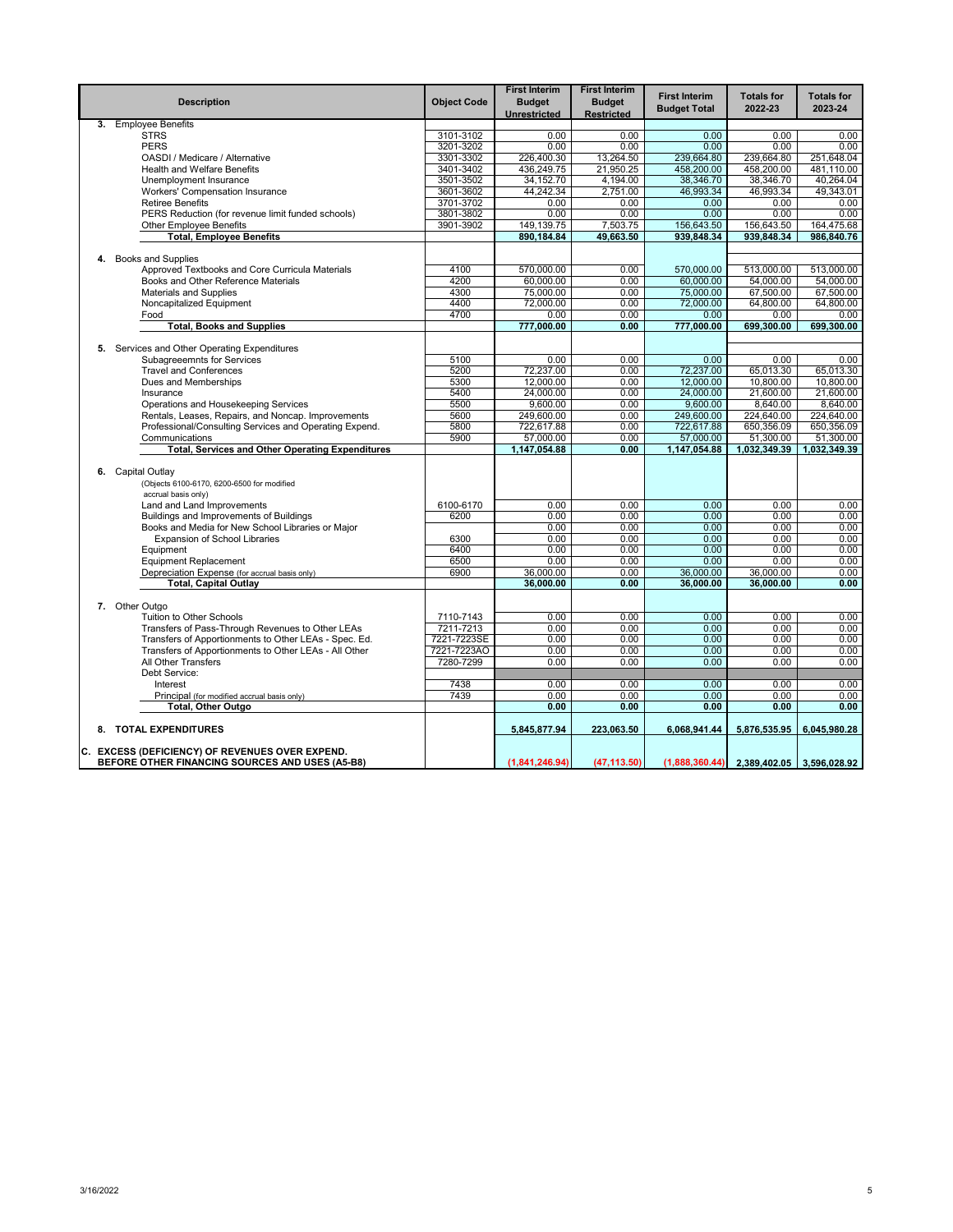|     | <b>Description</b>                                               | <b>Object Code</b> | <b>First Interim</b><br><b>Budget</b><br><b>Unrestricted</b> | <b>First Interim</b><br><b>Budget</b><br><b>Restricted</b> | <b>First Interim</b><br><b>Budget Total</b> | <b>Totals for</b><br>2022-23 | <b>Totals for</b><br>2023-24 |
|-----|------------------------------------------------------------------|--------------------|--------------------------------------------------------------|------------------------------------------------------------|---------------------------------------------|------------------------------|------------------------------|
| D.  | <b>OTHER FINANCING SOURCES / USES</b>                            |                    |                                                              |                                                            |                                             |                              |                              |
|     | Other Sources                                                    | 8930-8979          | 0.00                                                         | 0.00                                                       | 0.00                                        | 0.00                         | 0.00                         |
|     | Less: Other Uses                                                 | 7630-7699          | 0.00                                                         | 0.00                                                       | 0.00                                        | 0.00                         | 0.00                         |
|     | Contributions Between Unrestricted and Restricted Accounts<br>3. |                    |                                                              |                                                            |                                             |                              |                              |
|     | (must net to zero)                                               | 8980-8999          | (47, 113.50)                                                 | 47,113.50                                                  | 0.00                                        | 0.00                         | 0.00                         |
|     | TOTAL OTHER FINANCING SOURCES / USES<br>4.                       |                    | (47, 113.50)                                                 | 47,113.50                                                  | 0.00                                        | 0.00                         | 0.00                         |
| E.  | NET INCREASE (DECREASE) IN FUND BALANCE (C + D4)                 |                    | (1,888,360.44)                                               | 0.00                                                       | (1,888,360.44)                              | 2,389,402.05                 | 3,596,028.92                 |
| IF. | <b>FUND BALANCE, RESERVES</b>                                    |                    |                                                              |                                                            |                                             |                              |                              |
|     | <b>Beginning Fund Balance</b>                                    |                    | 0.00                                                         | 0.00                                                       |                                             |                              |                              |
|     | As of July 1<br>a.                                               | 9791               | 9,889,091.81                                                 | 0.00                                                       | 9,889,091.81                                | 7,400,731.37                 | 9,190,133.42                 |
|     | Adjustments/Restatements to Beginning Balance<br>b.              | 9793, 9795         | 0.00                                                         | 0.00                                                       | 0.00                                        | 0.00                         | 0.00                         |
|     | Adjusted Beginning Balance<br>C.                                 |                    | 9,889,091.81                                                 | 0.00                                                       | 9,889,091.81                                | 7,400,731.37                 | 9,190,133.42                 |
|     | Ending Fund Balance, Oct 31 (E + F.1.c.)<br>2.                   |                    | 8.000.731.37                                                 | 0.00                                                       | 8.000.731.37                                | 9,790,133.42                 |                              |
|     | Components of Ending Fund Balance:                               |                    |                                                              |                                                            |                                             |                              |                              |
|     | Reserve for Revolving Cash (equals object 9130)                  | 9711               | 0.00                                                         | 0.00                                                       | 0.00                                        | 0.00                         | 0.00                         |
|     | Reserve for Stores (equals object 9320)                          | 9712               | 0.00                                                         | 0.00                                                       | 0.00                                        | 0.00                         | 0.00                         |
|     | Reserve for Prepaid Expenditures (equals object 9330)            | 9713               | 0.00                                                         | 0.00                                                       | 0.00                                        | 0.00                         | 0.00                         |
|     | All Others                                                       | 9719               | 0.00                                                         | 0.00                                                       | 0.00                                        | 0.00                         | 0.00                         |
|     | Legally Restricted Balance                                       | 9740               |                                                              | 0.00                                                       | 0.00                                        | 0.00                         | 0.00                         |
|     | Designated for Economic Uncertainties                            | 9770               | 600,000.00                                                   |                                                            | 600,000.00                                  | 600,000.00                   | 600,000.00                   |
|     | <b>Other Designations</b>                                        | 9775, 9780         | 0.00                                                         | 0.00                                                       | 0.00                                        | 0.00                         | 0.00                         |
|     | Net Investment in Capital Assests (Accrual Basis Only)           | 9796               | 0.00                                                         | 0.00                                                       | 0.00                                        | 0.00                         | 0.00                         |
|     | Undesignated / Unappropriated Amount                             | 9790               | 7,400,731.37                                                 | 0.00                                                       | 7,400,731.37                                | 9,190,133.42                 | <b>############</b>          |